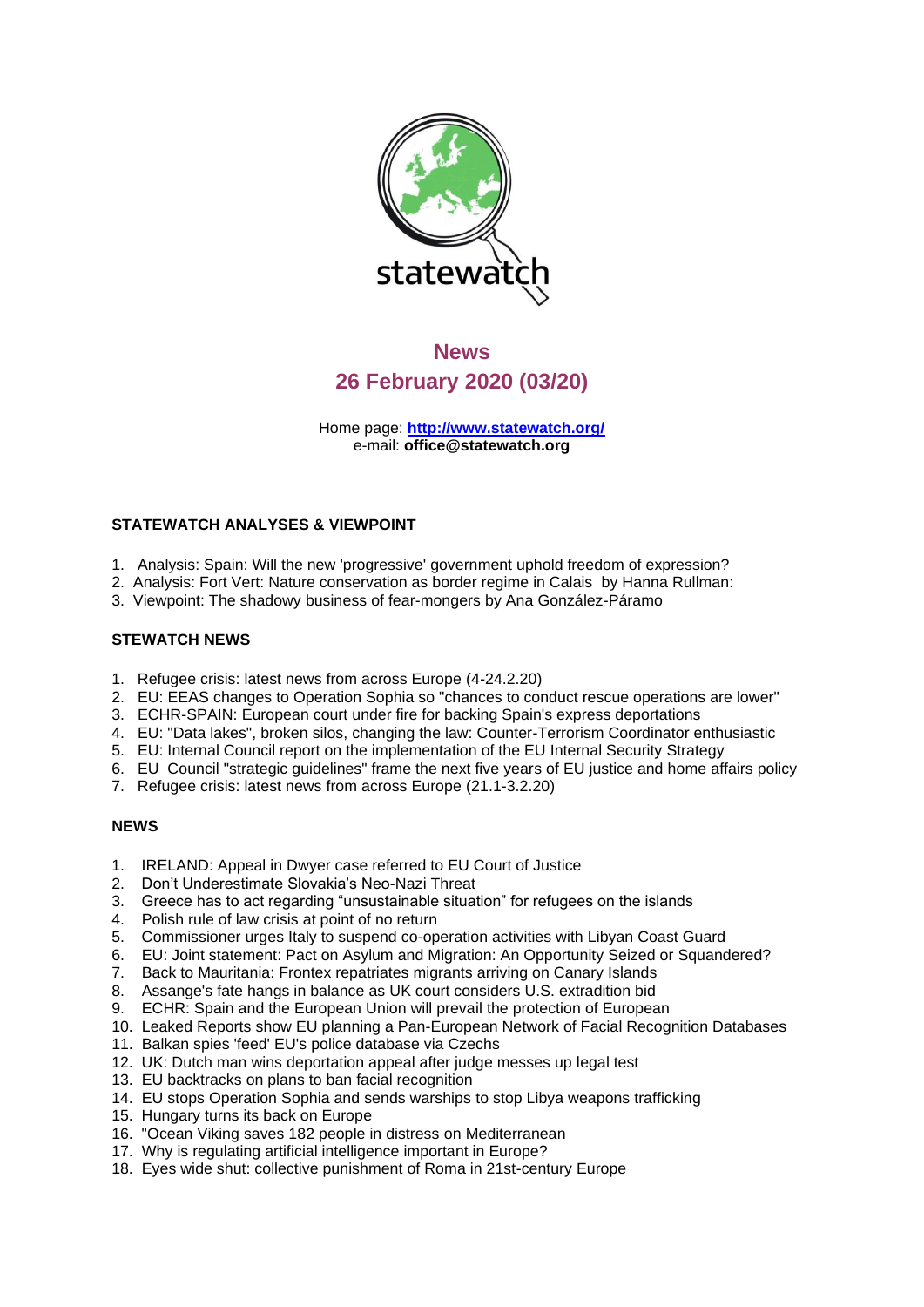- 19. Right-wing Serbian Party Launches Anti-Immigration Campaign
- 20. UN agency calls for new safe harbour rules for migrants from Libya
- 21. NETHERLANDS: Half the children in final refugee amnesty review can stay
- 22. UK: British father pled "not guilty" to terrorism charges for supporting his son, an anti-Daesh YPG
- 23. UK: Revealed: Staffordshire Police in secret requests to NHS over mental health of complainants
- 24. German police arrest 12 over far-right plot to spark 'civil-war-like situation'
- 25. Germany is not implementing its promise to accept refugees
- 26. GREECE: Criminal complaint regarding the death of 31-year-old Iranian national at Moria
- 27. Un-Owned Personal Data Interoperable EU Borders and Transitioning Rights
- 28. Classified documents: Great Britain has been massively violating Schengen rules for years
- 29. UK: Police keeping drink-driver's DNA breached his rights, judges rule
- 30. IRELAND: Facial recognition used in public services card programme, department says
- 31. Refugee Camps at EU External Borders, the Question of the Union's Responsibility
- 33. HUNGARY: Siege of Budapest: neonazi historical agenda is furthered by state sponsored media
- 34. UK: Psychological coercion in the hostile environment
- 35. Frontex to provide border security expertise to European Commission's research projects
- 36. UK to diverge from EU data protection rules, Johnson confirms
- 37. Spain: Anti-torture Committee issues report on police detention and prisons in Catalonia
- 38. French police clear last refugee camp in Paris
- 39. Frontex's History of Handling Abuse Evidence Dogs Balkan Expansion
- 40. Italy's Failed Migration Fix Has Led to Chaos in Libya
- 41. European complicity in CIA torture in 'black sites'
- *42.* ECHR: Requirement to collect data to identify users SIM cards did not violate the right to privacy
- 43. German authorities improve face recognition
- 44. Greece: Nationality-based Detention in the Moria Refugee Camp
- 45. Shots Fired, Arrests and Violent Push Back Reported at the Serbian Hungarian Border
- 46. EU: European Commission 2020 Work Programme: An ambitious roadmap
- 47. NORTHERN IRELAND: Rights watchdog will be 'unable to fulfil duties' if funding cuts continue
- 48. NGO rescue boats do not receive Frontex alerts
- 49. EU aid increasingly taken hostage by migration politics
- 50. Brexit and its consequences for cooperation in criminal matters
- 51. Spain Continued to Fail in Human Rights Protection in 2019
- 52. NIGER: The European chase for Saharan smugglers
- 53. New yearly report on torture of asylum seekers by Croatian authorities at EU external borders
- 54. Climate refugees: The fabrication of a migration threat

## **STATEWATCH ANALYSES & VIEWPOINT**

1. Analysis: **[Spain: Will the new 'progressive' government uphold freedom of expression?](http://www.statewatch.org/analyses/no-352-spain-freedom-of-expression.pdf)** (pdf)

Following the announcement of the coalition government in January, the *Plataforma en Defensa de la Libertad de Información* (Platform in Defence of Freedom of Information, PDLI) published the ten top priorities the new administration should deal with to ensure respect of the right to freedom of expression. The organisation has called on the government to align domestic law with its human rights obligations, including a revision of the Criminal Code, the Gag Law and the Royal Decree Law 14/2019, which allows internet shutdowns. Many of these concerns were recently echoed at the UN Human Rights Council, where Spain is currently undergoing its third universal periodic review.

2. Analysis: **[Fort Vert: Nature conservation as border regime in Calais](http://www.statewatch.org/analyses/no-353-calais-hostile-environment.pdf)** (pdf) by Hanna Rullman:

The construction of a nature reserve in Calais as a way to prevent the return of migrant encampments raises important questions over the political uses of the environment in Europe's border regime.

3. Viewpoint: **[The shadowy business of fear-mongers](http://www.statewatch.org/analyses/no-351-business-fear-mongers.pdf)** (pdf) by Ana González-Páramo

Every morning, Spanish radio listeners are bombarded with advertisements for home security alarms, which spread fear of thieves, foreigners and squatters. Interestingly, such sermons mirror the mainstream narrative and messages from certain political parties. Suspicion is transmitted to a gullible society which absorbs this fear. Each European Council meeting reinforces the links between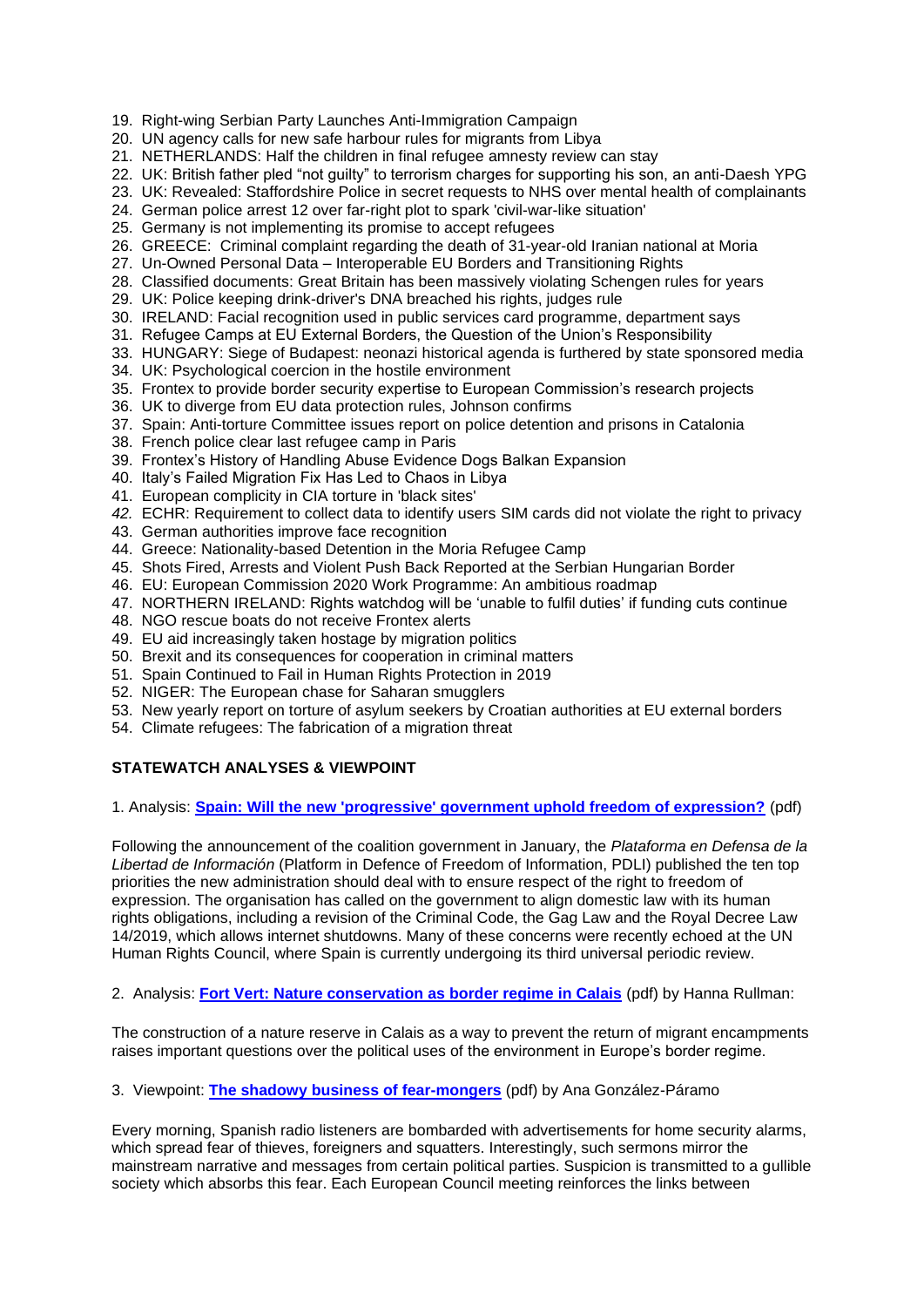migration and security risks, adding new challenges such as terrorism, organised crime or new and emergent hybrid threats mixing all of them into one big pot. This approach favours the position of the arms and security industry, building a condensed net of private interests and ends up influencing the EU decision-making process and financing mechanisms. Nowadays, borders have become a polysemic and ever-present concept that goes beyond the physicality of a wall. Borders can be portable, digital, remote and adaptable even to the individuals they exclude and keep at bay.

# **STEWATCH NEWS**

- 1. **[Refugee crisis: latest news from across Europe](http://www.statewatch.org/news/2020/feb/eu-med-crisis-4-24-2-20.htm)** (4-24.2.20) including:
	- European court under fire for backing Spain's express deportations
	- Frontex's History of Handling Abuse Evidence Dogs Balkan Expansion
	- Italy's Failed Migration Fix Has Led to Chaos in Libya

#### 2. EU: **[EEAS calls for changes to Operation Sophia so "chances to conduct rescue operations](http://www.statewatch.org/news/2020/feb/eeas-sophia-rescues.htm)  [are lower"](http://www.statewatch.org/news/2020/feb/eeas-sophia-rescues.htm)**

The European External Action Service (EEAS) has called on EU governments to limit the saving of lives at sea by Operation Sophia. A note sent to the member states' permanent representatives in Brussels says the mission should prioritise the enforcement of a UN arms embargo on Libya, rather than monitoring migrant smuggling activities, and suggests that ships could be placed "at least 100km off the Libyan coast, where chances to conduct rescue operations are lower."

## 3. ECHR-SPAIN: **[European court under fire for backing Spain's express deportations](http://www.statewatch.org/news/2020/feb/echr-spain-hot-returns.htm)**

*"The European court of human rights has been accused of "completely ignoring the reality" along the continent's borders after it ruled that Spain acted lawfully when it summarily deported two people who tried to scale the border fence separating Morocco from Spanish territory six years ago."*

#### 4. EU: **["Data lakes", broken silos, changing the law: Counter-Terrorism Coordinator](http://www.statewatch.org/news/2020/feb/eu-ctc-hub.htm)  [enthusiastic for Europol's new 'innovation hub'](http://www.statewatch.org/news/2020/feb/eu-ctc-hub.htm)**

The EU is in the process of setting up an 'innovation hub' at Europol in order to look at the development and use of new technologies for internal security. The Counter-Terrorism Coordinator (CTC), who initially proposed the idea, has circulated an enthuastic note to national delegations in Brussels setting out his vision for the unit. Meanwhile, minutes of a meeting between EU and Interpol officials suggest that Frontex operations could provide a "test lab" for new technologies.

# 5. EU: **[Internal Council report on the implementation of the EU Internal Security Strategy](http://www.statewatch.org/news/2020/feb/eu-iss-update.htm)**

*"Delegations will find attached the joint paper of the outgoing Finnish Presidency and the Croatian Presidency on the implementation of the renewed EU Internal Security Strategy."*

## 6. EU: **[New Council "strategic guidelines" frame the next five years of EU justice and home](http://www.statewatch.org/news/2020/feb/eu-council-jha-guidelines.htm)  [affairs policy](http://www.statewatch.org/news/2020/feb/eu-council-jha-guidelines.htm)**

The Council of the EU is moving towards the adoption of its next five-year set of strategic guidelines for justice and home affairs policies. Priorities listed in a draft document include enhancing the powers of justice and home affairs agencies, such as eu-Lisa and Europol; preventing future migration "crisis situations"; and cooperating more closely with non-EU states to control migration. The intention is for the European Council meeting to adopt the guidelines in March.

- 7. **[Refugee crisis: latest news from across Europe](http://www.statewatch.org/news/2020/feb/eu-med-crisis-21-1-3-2-20.htm)** (21.1-3.2.20) including:
	- EU aid increasingly taken hostage by migration politics
	- New yearly report on torture of asylum seekers by Croatian authorities at EU external borders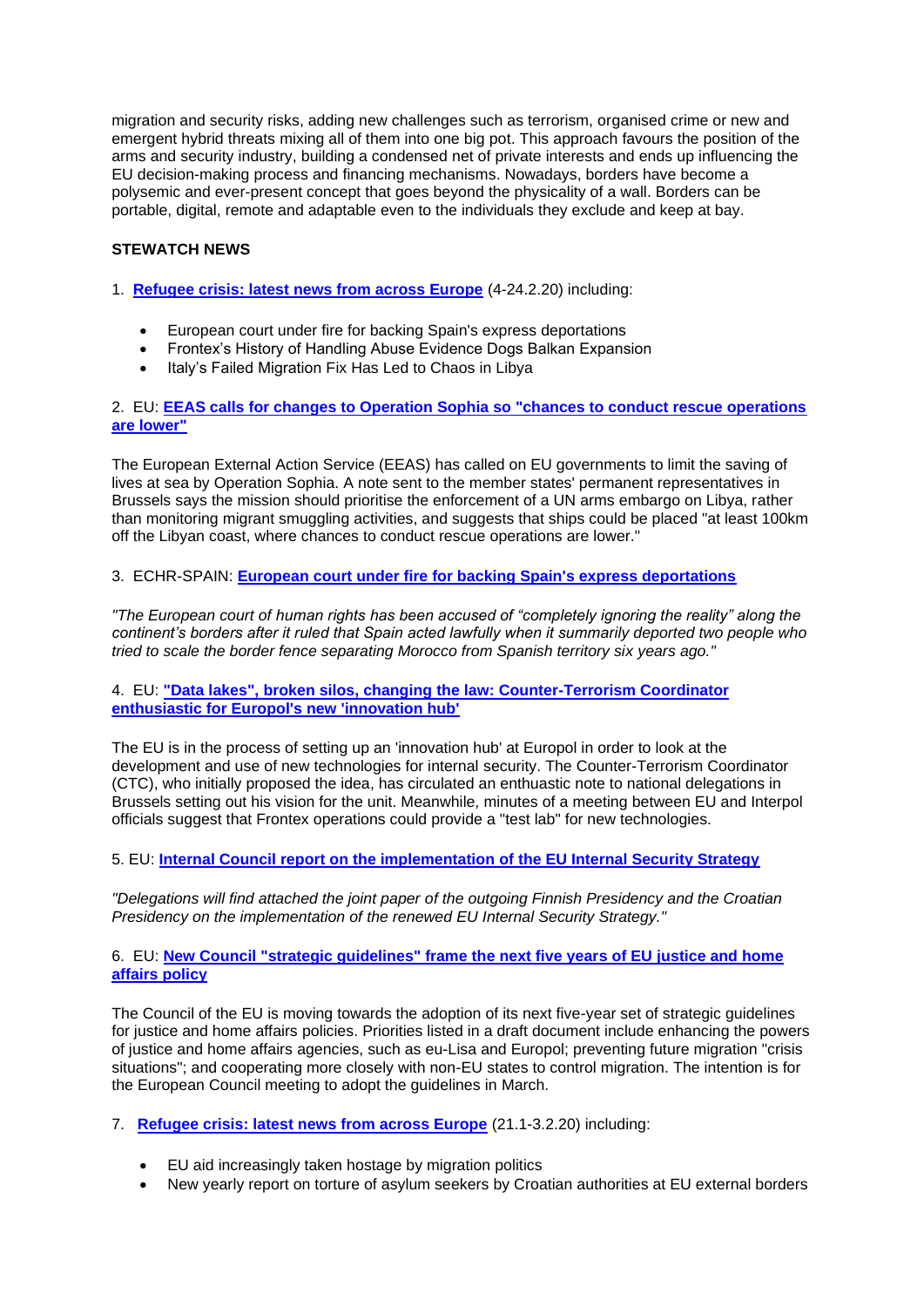- Death of a ten-year-old child in Roissy: another victim of European migration policies?
- Italy guilty of refoulements in 2009 handover of Eritrean shipwreck survivors to Libya

## **NEWS**

1.IRELAND: **[Appeal in Dwyer case referred to EU Court of Justice](https://www.rte.ie/news/courts/2020/0224/1117195-dwyer-supreme-court/)** (RTÉ, link):

"*The Supreme Court has said it intends to refer Graham Dwyer's case over the retention and accessing of his mobile phone metadata to the Court of Justice of the European Union.*

*The court made its decision by a majority of six to one.* 

*Chief Justice Frank Clarke said he had expressed a view on three key issues in the case, but because the answers involve matters of EU law and the answers to them are not clear, the court was obliged to refer the issues to the Court of Justice of the EU in Luxembourg.*"

See: **[Judgment of Mr Justice Clarke, Chief Justice, delivered the 24th of February, 2020](http://www.statewatch.org/news/2020/feb/ie-dwyer-v-commissioner-data-retention-24-2-20.pdf)** (pdf)

2. **[Don't Underestimate Slovakia's Neo-Nazi Threat](https://balkaninsight.com/2020/02/24/dont-underestimate-slovakias-neo-nazi-threat/)** (Balkan Insight, link):

"*Only a year ago, analysts spoke of endemic corruption and erosion of the rule of law as the main threats to Slovak society. But as a general election approaches at the end of this month, political scientist Aneta Vilagi says Slovak democracy itself is at stake.*

*"Namely because of the situation we've seen since 2016, when a party supposedly built on a neo-Nazi ideology entered parliament," said Vilagi from Comenius University in Bratislava.*

*She was referring to the far-right Kotleba – People's Party Our Slovakia (LSNS), which is polling in second or third place ahead of the country's February 29 parliamentary election.*"

3. **[Greece has to act regarding "unsustainable situation" for refugees on the islands](https://www.brusselstimes.com/all-news/eu-affairs/96486/greece-has-to-act-regarding-unsustainable-situation-for-refugees-on-the-islands/)** (Brussels Times, link):

"*The United Nations High Commissioner for Refugees, Filippo Grandi, called on Greece to act regarding "the unsustainable situation" for refugees on the Greek islands on Friday.* 

*These refugees are mainly living on the islands opposite Turkey. Grandi said Greece would have "support from Europe."* 

*"The living conditions on the islands are shocking and shameful," Grandi said, adding they had gotten worse since his last visit in November.*"

4. **[Polish rule of law crisis at point of no return](https://euobserver.com/opinion/147504)** (EUobserver, link) by Elena Crespi and Joshua Ratliff:

"*Following four-plus years of assault by the ruling Law and Justice (PiS) party, the embattled Polish judiciary may be on its last legs.*

*On 4 February, amid mass domestic and international protest, Polish president Andrzej Duda signed into law a deeply-controversial set of new reforms openly defying the authority of the EU's top court and seeking to prevent Polish judges from applying EU law under penalty of suspension, fines, salary cuts and dismissal.*

*The power consolidation strategy pursued by the Law and Justice government since it came to power in 2015 has taken repeated aim at judicial restraints on the government's ability to act, and represents*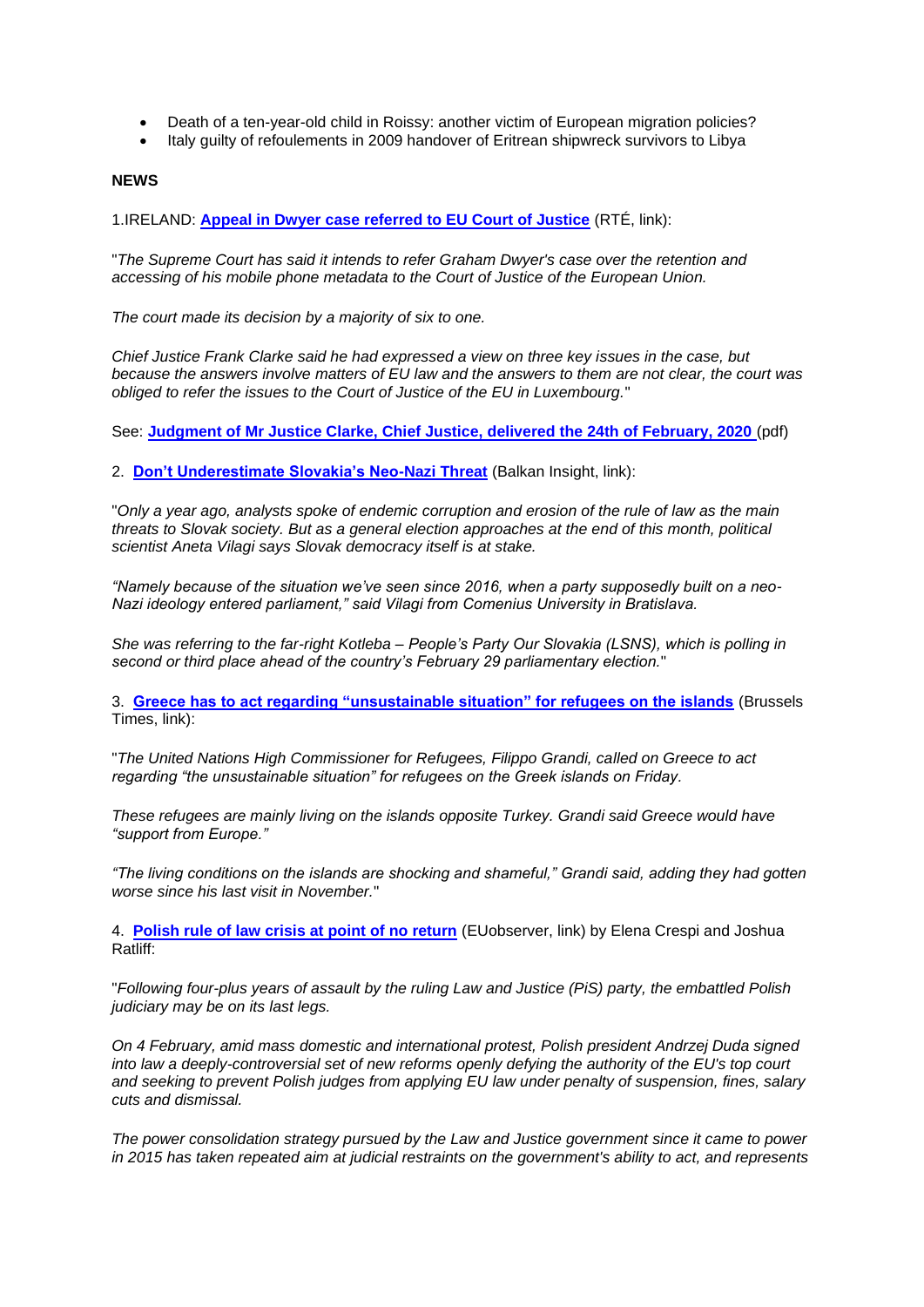*at its core an effort to dismantle the very checks and balances that characterise democratic forms of government.*"

5. **[Commissioner urges Italy to suspend co-operation activities with Libyan Coast Guard and](https://www.coe.int/en/web/commissioner/-/commissioner-urges-italy-to-suspend-co-operation-activities-with-libyan-coast-guard-and-introduce-human-rights-safeguards-in-future-migration-co-opera)  [introduce human rights safeguards in future migration co-operation](https://www.coe.int/en/web/commissioner/-/commissioner-urges-italy-to-suspend-co-operation-activities-with-libyan-coast-guard-and-introduce-human-rights-safeguards-in-future-migration-co-opera)** (CoE, link):

"*In a letter addressed to the Minister of Foreign Affairs of Italy, Luigi Di Maio, published today, the Commissioner urges the Italian government to introduce human rights safeguards in the Memorandum of Understanding between Italy and Libya.*

*While noting that discussions to improve human rights compliance in the future are ongoing, the Commissioner calls on Italy to acknowledge the realities currently prevailing on the ground in Libya and to suspend co-operation activities with the Libyan Coast Guard that result in the return of persons intercepted at sea to Libya.*"

See: **[Letter](http://www.statewatch.org/news/2020/feb/coe-letter-italy-libya-migration-human-rights-13-2-20.pdf)** (pdf) and: **[Italian government response](http://www.statewatch.org/news/2020/feb/coe-letter-italy-libya-migration-human-rights-gov-response-20-2-20.pdf)** (pdf)

6. EU: **[Joint statement: The new Pact on Asylum and Migration: An Opportunity Seized or](https://www.ecre.org/joint-statement-the-new-pact-on-asylum-and-migration-an-opportunity-seized-or-squandered/)  [Squandered?](https://www.ecre.org/joint-statement-the-new-pact-on-asylum-and-migration-an-opportunity-seized-or-squandered/)** (ECRE, link):

"*After years of treating asylum and migration in crisis mode, we believe the proposed Pact on Asylum and Migration is an opportunity for the EU and its Member States to change direction. It is an opportunity to develop a rational and rights-based asylum and migration policy. Recent cooperation among Member States signals the possibility of a fresh start, which should build on the lessons of the recently attempted and largely failed reform of the Common European Asylum System (CEAS). However, there is a risk that the Pact may include or prepare the groundwork for damaging legislative proposals, in particular what has been termed the "border instrument".*"

7. **[Back to Mauritania: Frontex repatriates migrants arriving on Canary Islands](https://www.infomigrants.net/en/post/22908/back-to-mauritania-frontex-repatriates-migrants-arriving-on-canary-islands)** (InfoMigrants, link):

"*On Monday, a Frontex operated repatriation flight took off from Spain's Canary Islands for Mauritania. 51 African migrants were on board. This is the third such flight this year, says the Spanish Ombudsman. The repatriations are a result of a 2003 agreement signed between Spain and Mauritania.*

*As the Spanish civil guard was still looking for three boats reported missing off the Canary Islands, other reports were coming through of a Frontex repatriation flight. The flight took off on Monday according to the news agency AFP and the Spanish Ombudsman. It was carrying 51 people aboard.*"

8. **[Assange's fate hangs in balance as UK court considers U.S. extradition bid](https://www.reuters.com/article/us-britain-assange/assanges-fate-hangs-in-balance-as-uk-court-considers-us-extradition-bid-idUSKBN20F0UZ)** (Reuters, link):

"*Almost a decade after his WikiLeaks website enraged Washington by leaking secret U.S. documents, a London court will begin hearings on Monday to decide whether Julian Assange should be extradited to the United States.*

*A hero to admirers who say he has exposed abuses of power, Assange is cast by critics as a dangerous enemy of the state who has undermined Western security. He says the extradition is politically motivated by those embarrassed by his revelations.*

*The 48-year-old is wanted by the United States on 18 criminal counts of conspiring to hack government computers and violating an espionage law and could spend decades in prison if convicted.*"

See also: **[London protesters rally against Assange extradition](https://www.upi.com/Top_News/World-News/2020/02/22/London-protesters-rally-against-Assange-extradition/6741582402766/)** (UPI, link) and: **[Julian Assange](https://www.coe.int/en/web/commissioner/-/julian-assange-should-not-be-extradited-due-to-potential-impact-on-press-freedom-and-concerns-about-ill-treatment)  [should not be extradited due to potential impact on press freedom and concerns about ill](https://www.coe.int/en/web/commissioner/-/julian-assange-should-not-be-extradited-due-to-potential-impact-on-press-freedom-and-concerns-about-ill-treatment)[treatment](https://www.coe.int/en/web/commissioner/-/julian-assange-should-not-be-extradited-due-to-potential-impact-on-press-freedom-and-concerns-about-ill-treatment)** (Council of Europe Commissioner for Human Rights, link)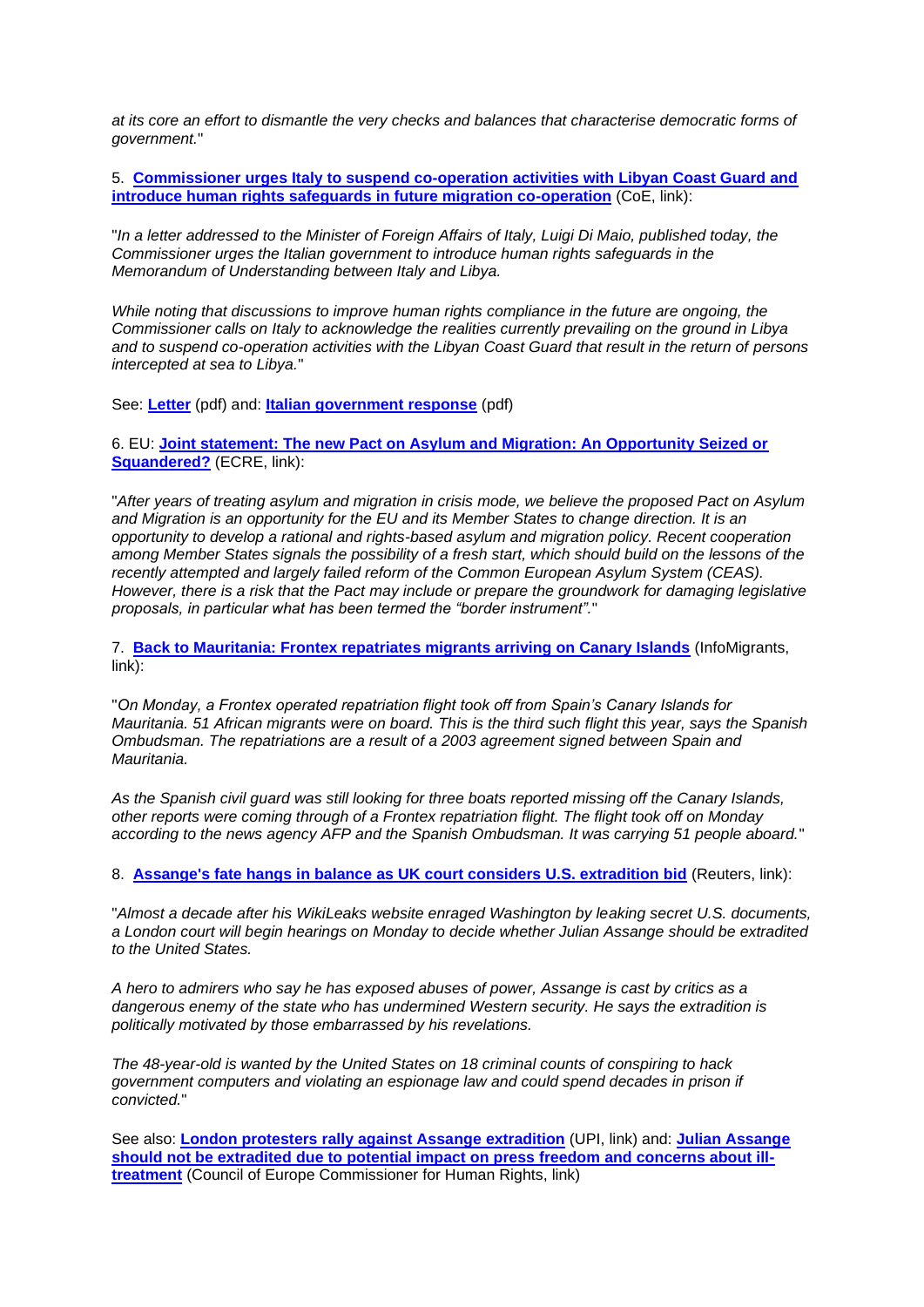9. **[European Court of Human Rights : Spain and the European Union will prevail the protection](http://www.migreurop.org/article2954?lang=fr)  [of European borders over the right to asylum.](http://www.migreurop.org/article2954?lang=fr)** (Migreurop, link)

"*The European Court of Human Right (ECHR) just took a decision in favour of the Spanish authorities, by endorsing the practice known as "hot push-back" of people trying to reach the Spanish enclaves of Ceuta and Melilla. Although another body of the Court had already condemned Spain in 2017 for this illegal practice [1], its Grand Chamber decided this time that Spain had not violated the rights of the exiles who had already crossed its border by sending them back to Morocco quickly and widely. With this highly serious decision, the ECHR legitimizes the generalization of the principle of non-refoulement. Furthermore, it endorses the impossibility of applying for asylum in case of illegal border crossing and welcomes the good collaboration with Morocco in the repression of exiles.*"

10. **[Leaked Reports Show EU Police Are Planning a Pan-European Network](https://theintercept.com/2020/02/21/eu-facial-recognition-database/) of Facial [Recognition Databases](https://theintercept.com/2020/02/21/eu-facial-recognition-database/)** (The Intercept, link):

"*A police investigator in Spain is trying to solve a crime, but she only has an image of a suspect's*  face, caught by a nearby security camera. European police have long had access to fingerprint and *DNA databases throughout the 27 countries of the European Union and, in certain cases, the United States. But soon, that investigator may be able to also search a network of police face databases spanning the whole of Europe and the U.S.*"

11. **[Balkan spies 'feed' EU's police database via Czechs](https://euobserver.com/justice/147420)** (EUobserver, link):

"*Secret services in at least one non-EU Western Balkan state are indirectly feeding the EU's police database with alerts on suspected foreign terrorist fighters, according to a confidential document seen by this website.*

*Drafted by the counter-terrorism section of the Czech Republic National Organised Crime Agency, the nine-page document says over 250 alerts have been flagged by the Western Balkans since last summer.*"

See: Terrorism Working Party: **[Summary of discussions](http://www.statewatch.org/news/2020/feb/eu-council-twp-foreign-fighters-czechs-sis-5399-20.pdf)** (30 January 2020, LIMITE, 5399/20, pdf):

"*Delegates took note of the presentation by Europol on the SIS II project. In line with the conclusion from the CTPB (counter terrorism programme board) concerning the insertion and sharing of SIS II hits from Third Parties, in particular Western Balkans. The Czech Republic volunteered to insert and create alerts according to the Article 36(3) of the SIS II based on the lists of FTFs. The test phase started in July 2019. The results are positive and will be presented at the next CTPB in April.*"

12. UK: **[Dutch man wins deportation appeal after judge messes up legal test](https://www.freemovement.org.uk/dutch-man-wins-deportation-appeal-after-judge-messes-up-legal-test/?utm_source=rss&utm_medium=rss&utm_campaign=dutch-man-wins-deportation-appeal-after-judge-messes-up-legal-test)** (Free Movement, link):

"*The Court of Appeal's judgment in [Hussein v Secretary of State for the Home Department \[2020\]](http://www.statewatch.org/news/2020/feb/uk-hussein-v-home-office-deportation-eu-citizens-13-2-20.pdf)  [EWCA Civ 156](http://www.statewatch.org/news/2020/feb/uk-hussein-v-home-office-deportation-eu-citizens-13-2-20.pdf) is another reminder of the multiple layers of protection from deportation which EU citizens enjoy. In particular, it focuses on the importance of a properly reasoned decision by the Firsttier Tribunal about when deportation meets the "serious grounds of public policy" test in the EEA Regulations.*

*Mr Hussein is a Dutch citizen who arrived in the UK in 1998. Starting from when he was a teenager, Mr Hussein eventually amassed 24 convictions over a 15-year period. That included three stints in custody. In March 2016, the Home Office had had enough and made a deportation order.*"

13. **[EU backtracks on plans to ban facial recognition](https://euobserver.com/science/147500)** (EUobserver, link)

"*The European Commission came under fire on Wednesday (19 February) for ruling out a moratorium on facial recognition, as the bloc's new strategy for data and artificial intelligence (AI) governance was unveiled.*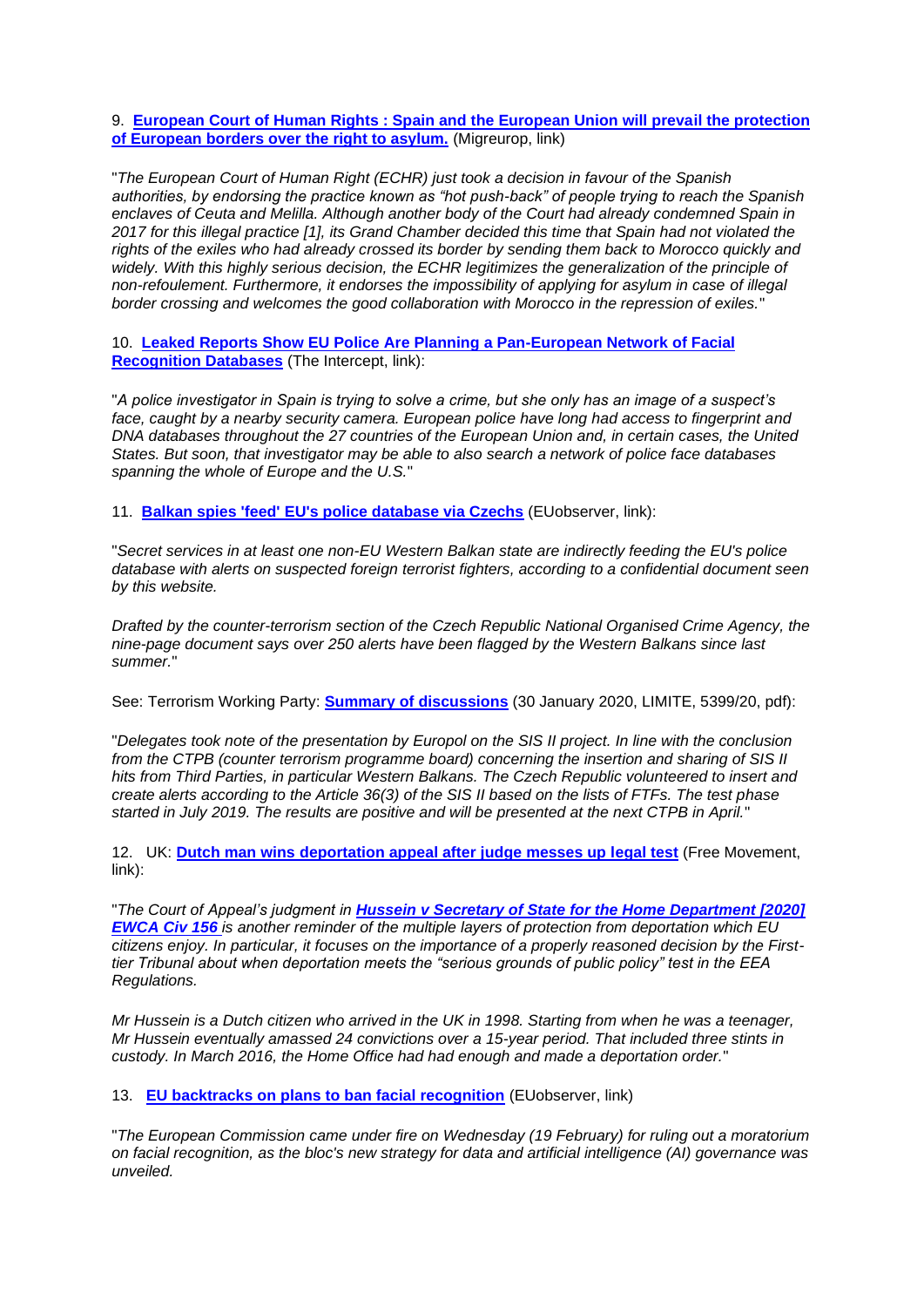*"It is of utmost importance and urgency that the EU prevents the deployment of mass surveillance and identification technologies without fully understanding their impacts on people and their rights," warned Diego Naranjo, head of policy at European Digital Rights.*

*But the commission vice president Margarethe Vestager said only on Wednesday that the EU's executive body will launch "a broad European debate to determine the specific circumstances, if any, which might justify the use" of facial recognition.*"

See: **White Paper On Artificial Intelligence - [A European approach to excellence and trust](https://ec.europa.eu/info/sites/info/files/commission-white-paper-artificial-intelligence-feb2020_en.pdf)** (pdf) and: **[A Europe Fit for the Digital Age: Empowering people with a new generation of](https://ec.europa.eu/info/strategy/priorities-2019-2024/europe-fit-digital-age_en)  [technologies](https://ec.europa.eu/info/strategy/priorities-2019-2024/europe-fit-digital-age_en)** (EC, link)

14. **[EU stops Operation Sophia and sends warships](https://www.maltatoday.com.mt/news/europe/100438/eu_stops_operation_sophia_and_sends_warships_to_stop_libya_weapons_trafficking) to stop Libya weapons trafficking** (Malta Today, link)

"*The EU has agreed to deploy warships to stop the flow of weapons into Libya, and to wound down the military mission that rescues migrants and refugees from drowning in the Mediterranean.*

*Josep Borrell, the EU's chief diplomat, said the new operation with naval ships, planes and satellites will enforce the United Nations arms embargo on Libya.*

*Countering critcis, especially Italy and Austria, that the operation could turn into a rescue mission, Borrell promised the ships would be withdrawn if they became "a pull factor" that encouraged people to attempt the risky crossing from Libya to Europe.*"

#### 15. **[Hungary turns its back on Europe](http://oktatoihalozat.hu/hungary-turns-its-back-on-europe/)** (Oktatói Hálózat, link)

"*This report has been prepared by independent Hungarian intellectuals who wish to inform the Hungarian and international public as well as European institutions about the severe harm that the Orbán regime governing Hungary since 2010 has caused in the fields of education, science, culture, and the media.*

*The reason for preparing the present report is that the acts of the successive Orbán governments consistently run counter to and consciously violate the fundamental principles, values, and norms of the European Union, not only as regards the rule of law and political and social rights, but also in the case of the cultural areas discussed here. In Hungary, important European values are being jeopardised, including cultural diversity, scientific and artistic autonomy, the respect for human dignity, access to education and culture, conditions for social mobility, the integration of disadvantaged social groups, the protection of cultural heritage, and the right to balanced information, as well as democratic norms like ensuring social dialogue, transparency and subsidiarity.*

16. " **[Ocean Viking saves 182 people in distress](https://www.dw.com/en/ocean-viking-saves-182-people-in-distress-on-mediterranean/a-52433780) on Mediterranean** (DW, link):

*"At 5:30 a.m., the distress call goes out. A wooden boat overcrowded with displaced people is drifting 130 kilometers (80 miles) off the coast of Libya. When the Ocean Viking, a rescue ship operated by SOS Mediterranee and Doctors Without Borders (MSF), receives the call, it is 22 nautical miles (41 kilometers) from the boat. It will take an hour or two to reach it. Nicholas Romaniuk, the search and rescue coordinator aboard the Ocean Viking, changes the vessel's course to intercept the boat."*

17. **[Why is regulating artificial intelligence important in Europe?](https://www.europarl.europa.eu/news/en/headlines/society/20200213STO72575/why-is-regulating-artificial-intelligence-important-in-europe)** (European Parliament, link):

*"Three members from the legal affairs committee are currently working to ensure the EU is prepared*  for the legal and ethical aspects of developments in artificial intelligence (AI). Find out more in our *interview. (...)*

*Although Europe's existing civil liability framework covers most upcoming scenarios, new technologies based on AI will nevertheless expose several unsolved issues.*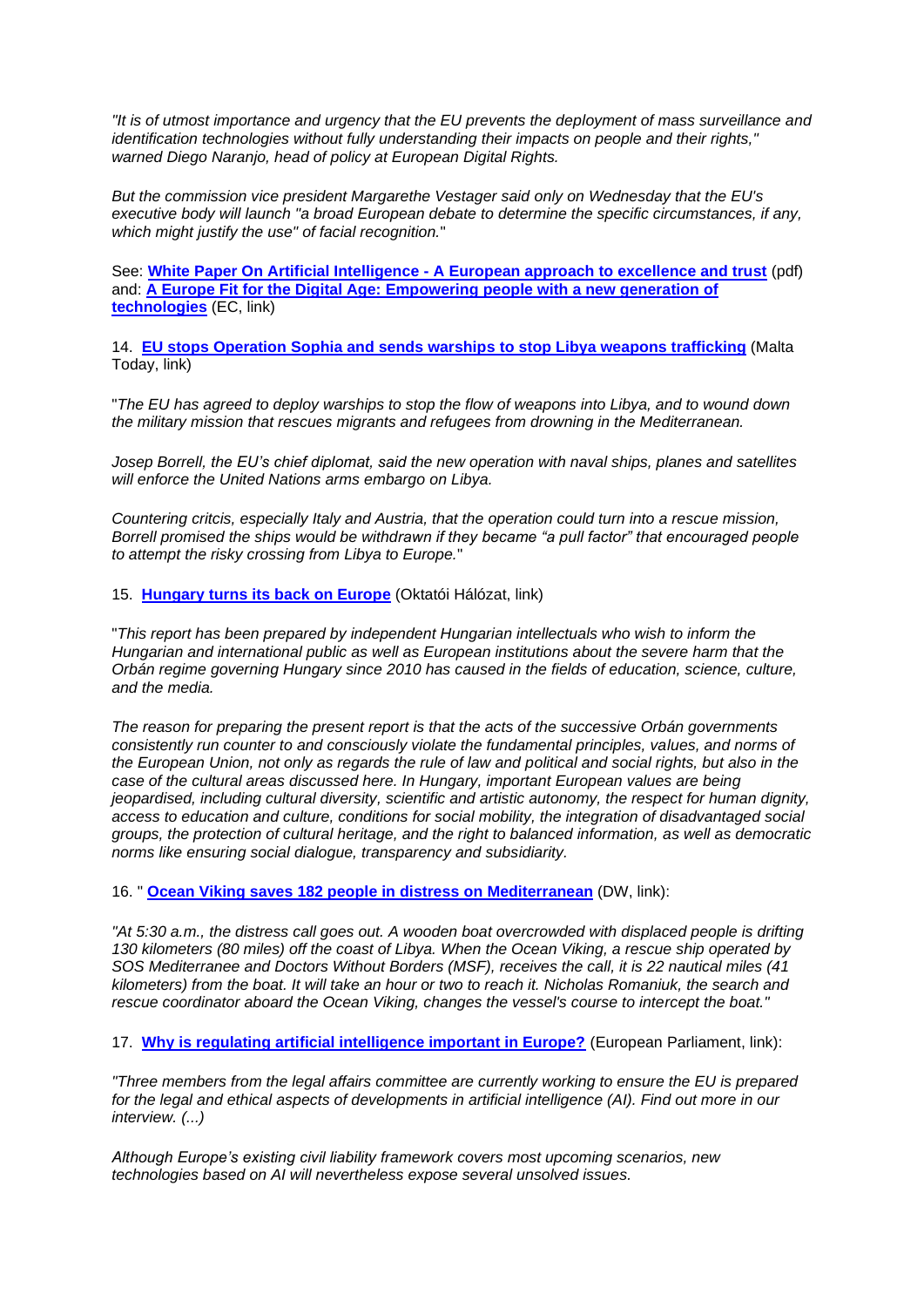*In the case of an AI malfunction, it will for instance become rather difficult to differentiate between negligent and non-negligent conduct. Who exactly is liable if an AI-driven robot hurts a pedestrian in a public space or makes a mistake during a surgery?*

*The European Parliament wants to propose a working mechanism that covers the entire spectrum of risks as well as potential harm caused by the use of AI in its various applications."*

18. **[Eyes wide shut: collective punishment of Roma in 21st-century Europe](https://www.opendemocracy.net/en/can-europe-make-it/eyes-wide-shut-collective-punishment-roma-twenty-first-century-europe/?fbclid=IwAR2LBmozx2ybc6sigV_Eylht4dSHhiibcHgcW-yOaWgZLuSH54GRIrNtOhw)** (Open Democracy, link):

*"75 years after the liberation of Auschwitz, despite the [EU Framework for Roma Integration](https://ec.europa.eu/info/policies/justice-and-fundamental-rights/combatting-discrimination/roma-and-eu/roma-integration-eu_en) which closes this year, anti-Roma racism has spiked across the continent."*

19. **[Right-wing Serbian Party Launches Anti-Immigration Campaign](https://balkaninsight.com/2020/02/18/right-wing-serbian-party-launches-anti-immigration-campaign/)** (BalkanInsight, link):

*"Dveri, part of an opposition alliance boycotting April's parliamentary election, has begun collecting signatures against the government's policy on immigration.*

20. **[UN agency calls for new safe harbour rules for migrants from Libya](https://www.euractiv.com/section/justice-home-affairs/news/un-agency-calls-for-new-safe-harbour-rules-for-migrants-from-libya/)** (Euractiv, link):

*"The International Organization for Migration on Wednesday (19 February) called on the world community to devise a "safe disembarkation mechanism" for migrants fleeing Libya, the day after a port in the capital of the war-torn country was hit by a barrage of rocket fire.*

*The IOM, a UN-related agency, called on nations and the European Union "to find an alternative safe disembarkation mechanism for migrants rescued fleeing Libya by boat".*

*The call came after "roughly 200 migrants" were returned to Tripoli, hours after the city's main port was heavily shelled on Tuesday."*

21. NETHERLANDS: **[Half the children in final refugee](https://www.dutchnews.nl/news/2020/02/half-the-children-in-final-refugee-amnesty-review-can-stay/) amnesty review can stay** (DutchNews.nl, link)

*"Just over half the refugee children hoping to be given residency rights in the Netherlands in a final review of the child refugee amnesty have won the right to stay.*

*In total, 569 out of 1,100 children have been given residency permits, along with 502 adult family members, junior justice minister Ankie Broekers-Knol told MPs on Wednesday.*

*The cases of 263 children were given an automatic review, after MPs agreed to soften the criteria in a final attempt to end the problems around the amnesty early last year.*

*Of those 263 cases, 235 were granted residency. In addition, a further 837 children applied for the amnesty who were not part of the automatic review. Most of those cases were rejected, but 334 children were given a residency permit, Broekers-Knol said."*

22. UK: **[British father pled "not guilty" to terrorism charges for supporting his son, an anti-](https://theinterregnum.net/british-father-and-son-plead-not-guilty-to-terrorism-charges-relating-support-for-anti-daesh-ypg-family-member/)[Daesh YPG volunteer](https://theinterregnum.net/british-father-and-son-plead-not-guilty-to-terrorism-charges-relating-support-for-anti-daesh-ypg-family-member/)** (The Interregnum, link):

"*The British state is now wielding terrorism charges against family members of YPG volunteers even though it is not a banned organisation. Activists say this reflects a wider policy of "use and abuse" of terrorism legislation designed to clamp down on social activism and solidarity work which would otherwise be perfectly legal.*

*The father and brother of Daniel Newey, a volunteer with the Kurdish-led Peoples Protection Units (YPG) in Syria, face terrorism related offences in connection to their support for him.*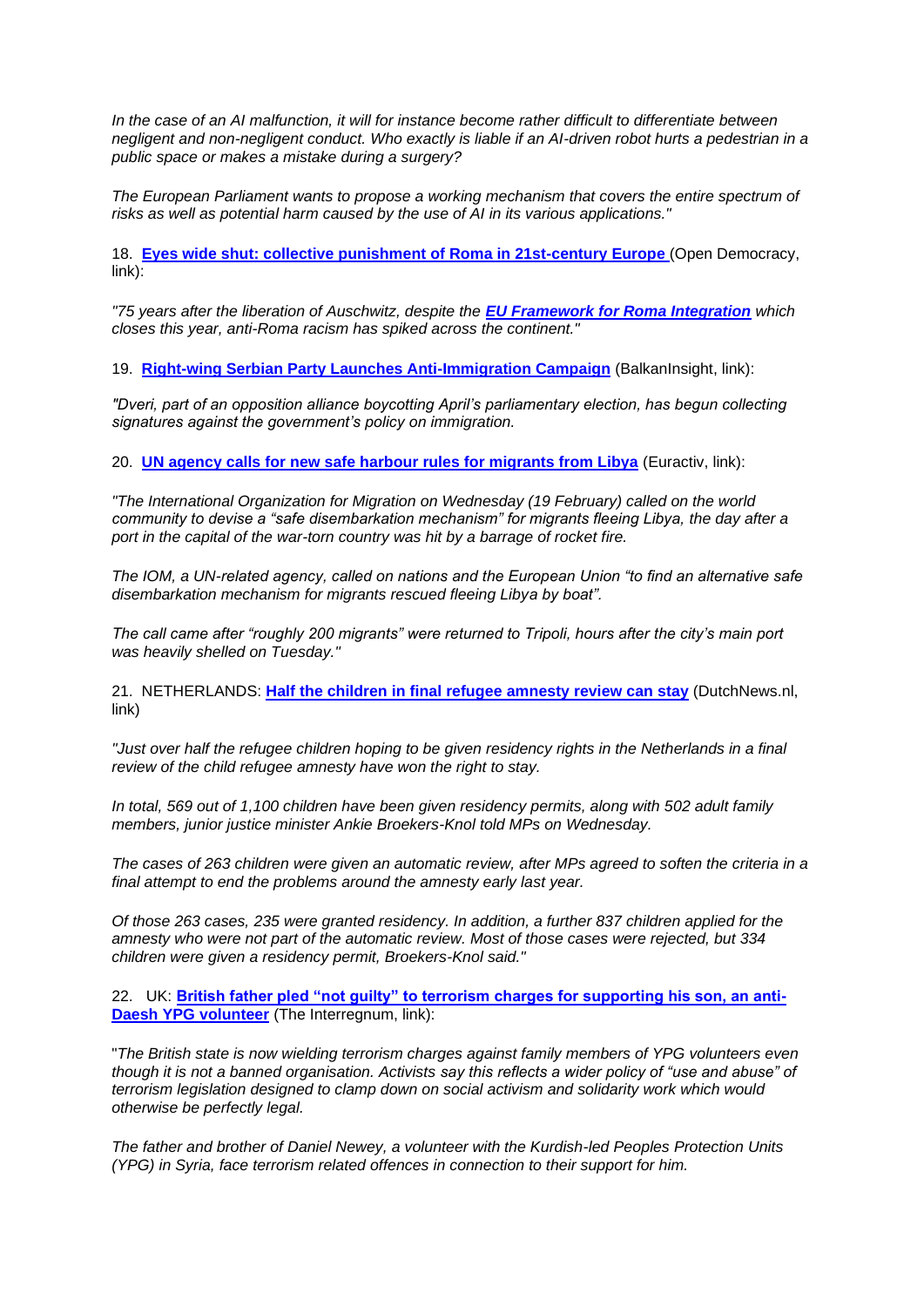*Paul Newey, 49, and Samuel Newey, 19, both appeared at Westminster Magistrates' Court (WMC) on 15 February. Paul Newey confirmed his details and pled "not guilty" to charges under the Terrorism Act 2000 for supporting his son Daniel with £150. Samuel was not asked to enter a plea at the hearing.*"

23. UK: **[Revealed: Staffordshire Police in secret requests to NHS over mental health of](https://www.expressandstar.com/news/local-hubs/staffordshire/2020/01/14/staffordshire-police-acted-inappropriately-by-asking-nhs-for-persistent-callers-mental-health-data/)  [complainants](https://www.expressandstar.com/news/local-hubs/staffordshire/2020/01/14/staffordshire-police-acted-inappropriately-by-asking-nhs-for-persistent-callers-mental-health-data/)** (Express & Star, link):

"*The force is being investigated for obtaining information on "persistent" complainants after it asked an NHS trust to provide medical details.*

*The force was provided with personal data on 16 people, without their knowledge, after a request was made to the trust running St George's mental health hospital in Stafford.*

*Police asked for details on the complainants, asking if they were "known to mental health services and what for".*

*The request led to an investigation being launched by the Information Commissioner's Office (ICO) after one of those involved complained.* "

24. **[German police arrest 12 over far-right plot to spark 'civil-war-like situation'](https://www.theguardian.com/world/2020/feb/14/german-police-arrest-12-men-on-far-right-terrorism-charges)** (The Guardian, link):

"*Police in Germany have arrested twelve men, including one of their own officers, in a nationwide investigation into an extreme-right group suspected of planning attacks on politicians, asylum-seekers and Muslims.*

*The arrests followed raids, some by heavily armed special units, in 13 locations in six German states.*

*The four prime suspects planned to spark "a civil-war-like situation ... via as yet undefined attacks on politicians, asylum seekers and people of Muslim faith," federal prosecutors said in a statement.*

*A further eight suspects were alleged to have agreed to "financially support the group, provide it with weapons or take part in future attacks".*"

Background and context: **[Germany: Shadow army or isolated cases? Right-wing structures in](http://www.statewatch.org/analyses/no-349-germany-right-wing-structures.pdf)  [the security authorities](http://www.statewatch.org/analyses/no-349-germany-right-wing-structures.pdf)** (pdf)

25. Germany is not implementing its promise to accept refugees - **[Deutschland setzt seine](https://www.tagesspiegel.de/politik/ein-halbes-jahr-nach-malta-deutschland-setzt-seine-versprechen-zur-fluechtlingsaufnahme-nicht-um/25519306.html)  [Versprechen zur Flüchtlingsaufnahme nicht um](https://www.tagesspiegel.de/politik/ein-halbes-jahr-nach-malta-deutschland-setzt-seine-versprechen-zur-fluechtlingsaufnahme-nicht-um/25519306.html)** (Tagesspiel, link):

Germany fails to keep its promise to relocate a quarter of migrants and refugees who arrived in Southern Europe since the Malta agreement in September, according to a list submitted to the Tagesspiegel by the Federal Minister of Interior of Germany. The only time Germany relocated people was one day after the Malta Agreement was signed; the country took in 47 shipwreck survivors. Germany indicated that 309 more persons were pending. Stephan Mayer, a German politician, declared in mid-January that 501 persons had been transferred to Germany so far and insinuated that the Malta agreement had been successful. However, the list now shows that this number is the sum of previous rescue operations since summer 2018, the year before the Malta Agreement.

Via: **[Europe External Policy Advisers](https://www.eepa.be/)** (link)

26. GREECE: **PRESS RELEASE: A [criminal complaint was filed regarding the death of a 31](http://legalcentrelesvos.org/2020/02/07/press-release-a-criminal-complaint-filed-regarding-the-death-of-a-31-year-old-iranian-national-at-the-pre-removal-detention-centre-of-moria/) [year-old Iranian national at the Pre-Removal Detention Centre of Moria](http://legalcentrelesvos.org/2020/02/07/press-release-a-criminal-complaint-filed-regarding-the-death-of-a-31-year-old-iranian-national-at-the-pre-removal-detention-centre-of-moria/)** (Lesvos Legal Centre, link):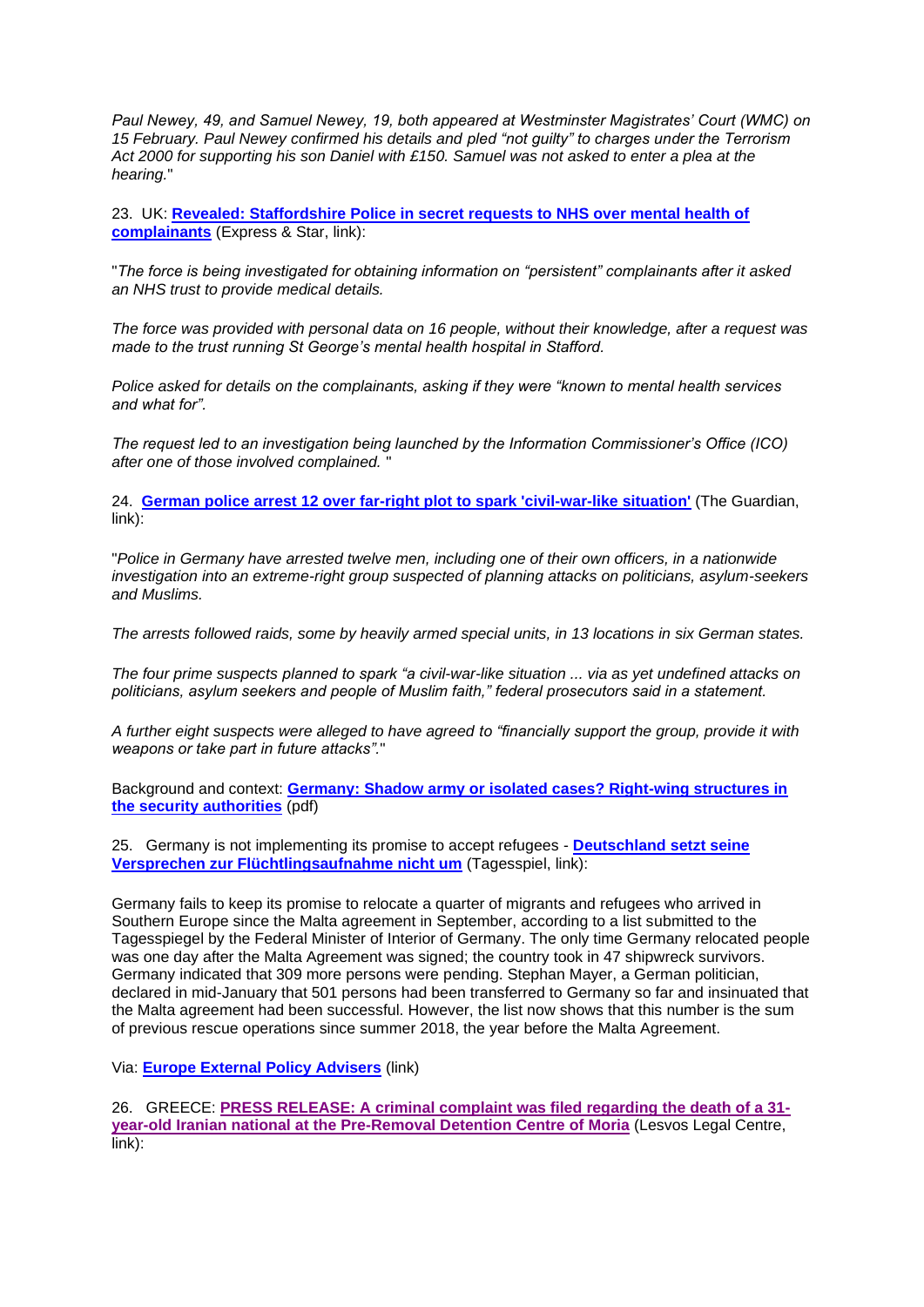"*February 6, 2020, Mytilene, Lesvos – on 29th January a criminal complaint was filed before the public prosecutor of the first instance court of Mytilene by five NGO attorneys, offering free legal aid to the asylum seekers in Lesvos, with the request to investigate the precise reasons and conditions of the death of the 31-year-old Iranian man, who, according to the report of the online journal "StoNisi", dated 06/01/2020, was found hanged in the pre-removal detention center of Moria in the morning of that day.*"

27. **Un-Owned Personal Data – [Interoperable EU Borders and Transitioning Rights](http://www.migrationpolicycentre.eu/projects/un-owned-personal-data/)** (Migration Policy Centre, link):

"*The project investigates whether advanced technologies, inherent in interoperable information systems in the Area of Freedom Security and Justice (AFSJ), undermine the fundamental rights of third-country nationals, including asylum seekers. Given the nature of digital data, which are intangible and un-territorial, third-country nationals exist in a transitioning status beyond borders (e.g.asylum seeker to EU citizen) and across different legal procedures (e.g.migrant to suspect). Our aim is to understand the scope of interoperability in the AFSJ in relation to transitioning rights, in order*  to ultimately design an integrated model of interoperable justice encompassing different layers of *accountability and liability.*"

28. **[Classified documents: Great Britain has been massively violating Schengen rules](https://digit.site36.net/2020/02/08/classified-documents-great-britain-has-been-massively-violating-schengen-rules-for-years/) for [years](https://digit.site36.net/2020/02/08/classified-documents-great-britain-has-been-massively-violating-schengen-rules-for-years/)** (Matthias Monroy, link):

"*Because of serious breaches, British participation in Europe's SIS II should have been terminated long ago. With two years delay, the Commission now made proposals to remedy the shortcomings. This fuels the suspicion that the country should continue to participate in the database despite having left the EU.*

*The Schengen Information System (SIS II) is the largest European information system and currently contains around 90 million entries. In 2015, the EU Commission has granted access to Great Britain. However, the country is not a member of the Schengen Agreement, which regulates the abolition of border controls within the European Union, nor does it implement the free movement of persons. For this reason, British authorities are not allowed to enter or query data in the SIS II concerning irregular migration.*

*But Great Britain is misusing the SIS II on a large scale.*"

29. UK: **[Police keeping drink-driver's DNA breached his rights, judges rule](https://www.theguardian.com/uk-news/2020/feb/13/police-keeping-drink-drivers-dna-breached-his-rights-judges-rule)** (The Guardian, link):

"*UK police who indefinitely retained in their records the DNA profile of a man convicted of drink-driving breached his human rights, Strasbourg judges have ruled.*

*The ruling by the European court of human rights (ECHR) over Fergus Gaughran's claim presents a significant challenge for police data storage practices in the UK.*

*Gaughran, 47, from Newry, had complained that the Police Service of Northern Ireland's continued retention of his DNA profile (the digital record of his DNA sample), fingerprints and a photograph was a breach of his privacy.*"

See the judgment: **[Case of Gaughran v the United Kingdom](http://www.statewatch.org/news/2020/feb/echr-uk-gaughran-v-uk-dna-retention-limitations-judgment-13-2-20.pdf)** (application no. 45245/15, pdf) and: **[Information note](http://www.statewatch.org/news/2020/feb/echr-uk-gaughran-v-uk-dna-retention-limitations-summary-13-2-20.pdf)** (pdf)

30. IRELAND: **[Facial recognition used in public services card programme, department says](https://www.irishtimes.com/news/ireland/irish-news/facial-recognition-used-in-public-services-card-programme-department-says-1.4170870)** (Irish Times, link):

"*The Department of Social Protection has confirmed that it carries out biometric processing and uses facial recognition technologies as part of its controversial public services card (PSC) programme.*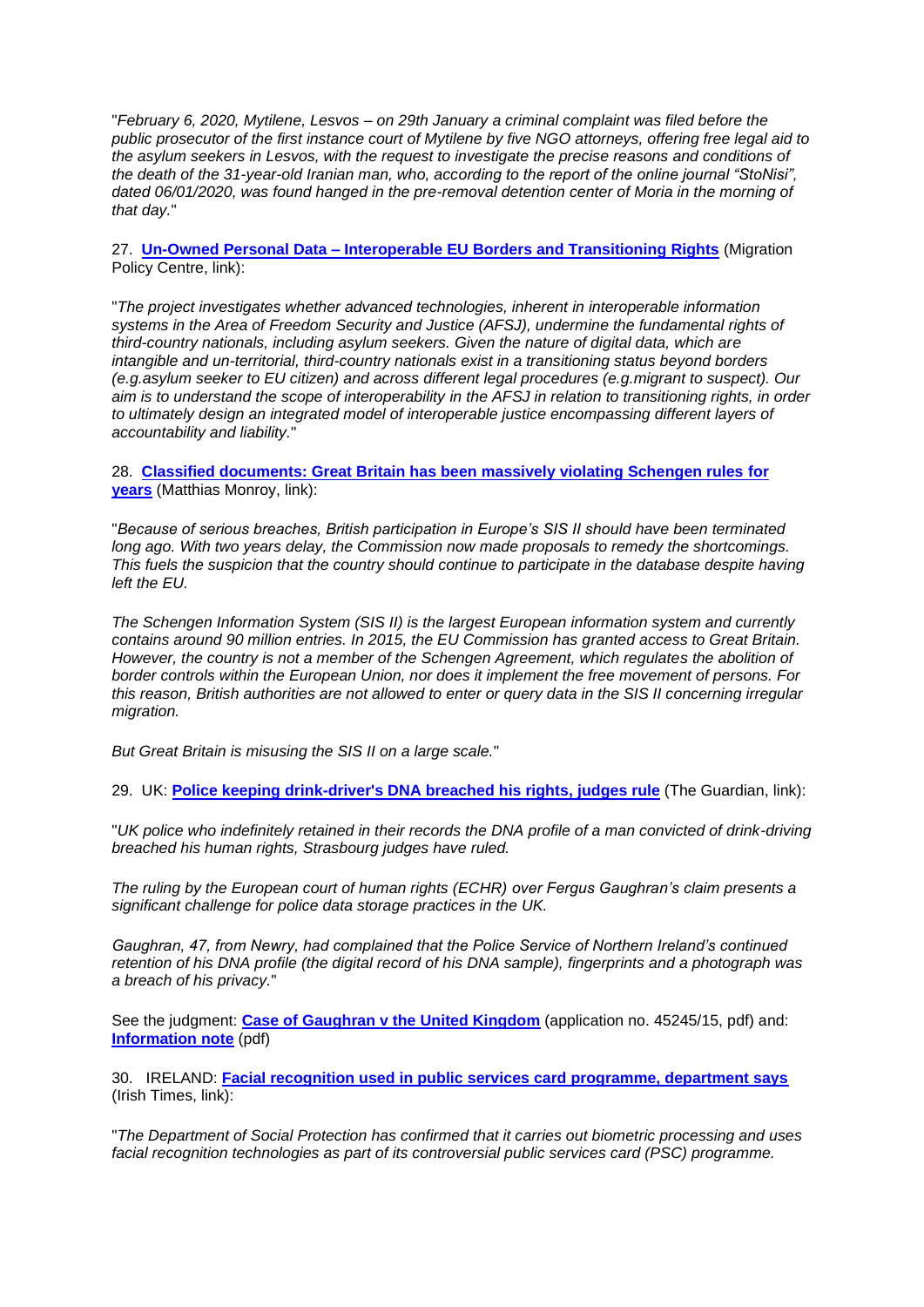*The confirmation prompted concerns among data-protection experts, who said there are questions over the proportionality of creating a database of facial recognition images due to the risks attached.*"

31. **[Refugee Camps at EU External Borders, the Question of the Union's Responsibility, and](https://verfassungsblog.de/refugee-camps-at-eu-external-borders-the-question-of-the-unions-responsibility-and-the-potential-of-eu-public-liability-law/)  [the Potential of EU Public Liability Law](https://verfassungsblog.de/refugee-camps-at-eu-external-borders-the-question-of-the-unions-responsibility-and-the-potential-of-eu-public-liability-law/)** (Verfassungsblog, link):

"*'The EU hotspot approach as implemented in Greece is the single most worrying fundamental rights issue that we are confronting anywhere in the European Union'. This quote by the head of the EU Agency for Fundamental Rights (FRA) might sound drastic. Yet, it is not far-fetched. EU bodies, national institutions, international organisations including the Council of Europe, and NGOs, have, during the past four years, continuously documented that the asylum processing centres at the EU external borders lead to fundamental rights violations on a daily basis. The EU hotspot administration indeed jeopardises the respect for fundamental rights and the rule of law as enshrined in Article 2 TEU.*

*Usually, when something is going wrong, a first step towards improvement is to ask: who is responsible? And yet, with regard to EU hotspots, this question is still subject to debate. Responsibilities are effectively blurred by the sheer number of actors operating in those centres combined with a lack of legal clarity...*

*It is argued here that EU public liability law—more specifically: an action for damages against the Union or its agencies Frontex and EASO—has a particular potential in this context. First, it would help secure the right to an effective remedy to concerned individuals. Second, it would thereby serve to address systemic deficiencies in the EU hotspot administration. Third, it could ultimately provide an answer to the crucial question of whether the Union is responsible for fundamental rights violations in EU hotspots.*"

33. HUNGARY: **[Siege of Budapest: neonazi historical agenda is furthered by state sponsored](https://english.atlatszo.hu/2020/02/07/siege-of-budapest-neonazi-historical-agenda-is-furthered-by-state-sponsored-media-group/)  [media group](https://english.atlatszo.hu/2020/02/07/siege-of-budapest-neonazi-historical-agenda-is-furthered-by-state-sponsored-media-group/)** (Atlatszo, link):

"*Family, personal and business connections tie the organisers of the infamous Breakout Hike to the top echelons of the Hungarian state, most notably to state broadcaster MTVA and the governing party elite.*

*The annual Breakout Hike, taking place on Saturday this year, has been being organised every year for the best part of the last two decades. It is traditionally the most popular event of all the memorial activities around the anniversary of the failed breakout attempt of the surrounded German and Hungarian soldiers at the end of the WWII siege of Budapest that ended with the deaths of some 20 thousand soldiers.*"

34. UK: **[Psychological coercion in the hostile environment](http://www.irr.org.uk/events/psychological-coercion-in-the-hostile-environment/)** (IRR, link):

"*Join us for a crucial seminar that will explore both the coercive and the exploitative sides of the government's hostile environment policies.*

*Speakers will discuss a) the operations of a coercive psychological programme which stigmatises migrants and asylum seekers as 'scroungers' and 'bogus' and b) how hostile environment policies create profits for the state, through questionable charging regimes and the exploitation of the work of migrants in immigration removal centres.*"

```
35. Frontex to provide border security expertise to European Commission's research projects
(Frontex, link):
```
"*Frontex, the European Border and Coast Guard Agency, will provide its expertise in the area of border security research and innovation to assist the European Commission in supporting the development of state of the art technology for the border and coast guard community.*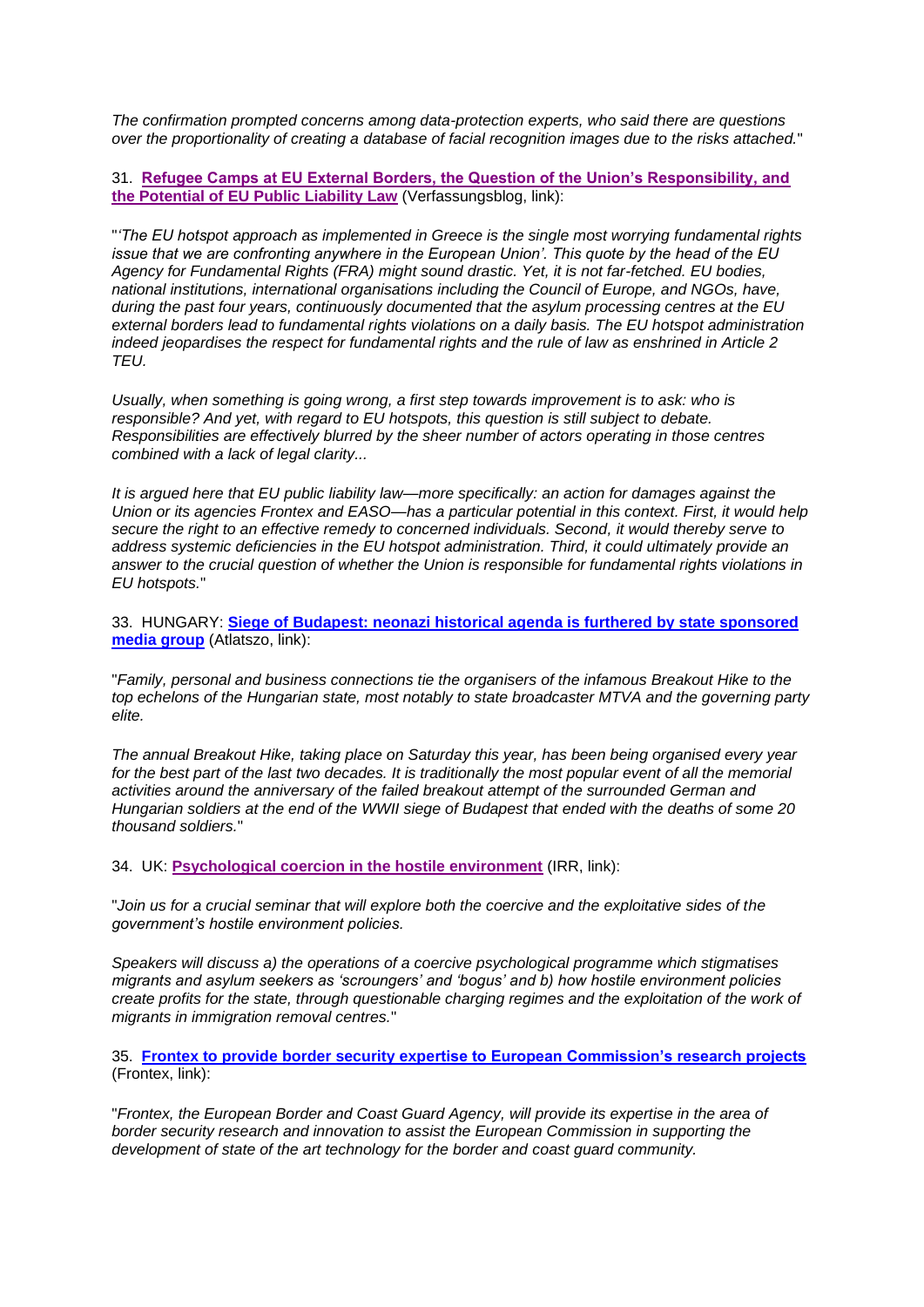*The collaboration between Frontex and the European Commission's Directorate-General for Migration and Home Affairs will be based on Terms of Reference (ToR) that were signed yesterday by Frontex Executive Director Fabrice Leggeri and the Director General of Directorate-General for Migration and Home Affairs Monique Pariat.*

*EU-funded security research enables innovation in technologies and knowledge that is crucial for developing capabilities to address today's security challenges and to anticipate tomorrow's threats and opportunities.* "

36. **[UK to diverge from EU data protection rules, Johnson confirms](https://www.euractiv.com/section/digital/news/uk-to-diverge-from-eu-data-protection-rules-johnson-confirms/)** (EurActiv, link):

"*The United Kingdom will seek to diverge from EU data protection rules and establish their own*  'sovereign' controls in the field, the UK Prime Minister Boris Johnson said on Monday (3 February). *His comments came despite the EU affirming that the UK should "fully respect EU data protection rules."*

*In a written statement to the House of Commons published yesterday, the Prime Minister said that the United Kingdom will "develop separate and independent policies" in a range of fields, including data protection, adding that the government would seek to maintain high standards in so doing.*"

And see: **[Brexit and GDPR](https://www.lawgazette.co.uk/legal-updates/brexit-and-gdpr/5103006.article)** (Law Gazette, link)

37. **[Spain: Anti-torture Committee issues report on police detention and prisons in Catalonia](https://search.coe.int/directorate_of_communications/Pages/result_details.aspx?ObjectId=09000016809a46b9)** (CoE, link):

"*Strasbourg, 04.02.2020 – In a report published today on a visit to the autonomous community of Catalonia in Spain in 2018, the Council of Europe's anti-torture committee (CPT) expresses concern about some allegations of ill-treatment received from persons apprehended by Mossos d´Esquadra and from inmates held in special closed regime departments in prisons, notably in Brians 1. The CPT calls on the authorities to abolish the use of fixation of agitated prisoners to beds with straps. With regard to women prisoners, the report acknowledges the good health care services they are provided but underlines the need for improvements to address their specific needs.*

*Although the vast majority of persons met by the CPT's delegation stated that they had been treated correctly when detained by Mossos d'Esquadra officers, a number of allegations of physical illtreatment were received. The alleged ill-treatment consisted mainly of kicks and punches to the head and body and blows with truncheons to the body of detained persons, usually at the moment of their apprehension.*"

See: **[Report to the Spanish government on the visit to Spain carried out by the European](http://www.statewatch.org/news/2020/feb/coe-es-report-spain-prisons-2-20.pdf)  Committee for the Prevention of [Torture and Inhuman or Degrading Treatment or Punishment](http://www.statewatch.org/news/2020/feb/coe-es-report-spain-prisons-2-20.pdf)** (CPT) (pdf) and: **[Response of the Spanish government](http://www.statewatch.org/news/2020/feb/coe-es-report-spain-prisons-govt-response-2-20.pdf)** (pdf)

38. **[French police clear last refugee camp in Paris](https://www.aljazeera.com/news/2020/02/french-police-clear-refugee-camp-paris-200204100418766.html)** (Al Jazeera, link):

"*French police have cleared the last refugee tent camp in northeastern Paris, moving 427 people to shelters as part of a plan to take migrants off the streets.*

*The group, which included four women, were living in 266 tents and makeshift shelters in a canal-side camp "strewn with waste and refuse, overrun by rats and giving off a pestilent and foul-smelling odour of urine and excrement", according to the authorities.*"

39. **[Frontex's History of Handling Abuse Evidence Dogs Balkan Expansion](https://balkaninsight.com/2020/02/06/frontexs-history-of-handling-abuse-evidence-dogs-balkan-expansion/)** (Balkan Insight, link):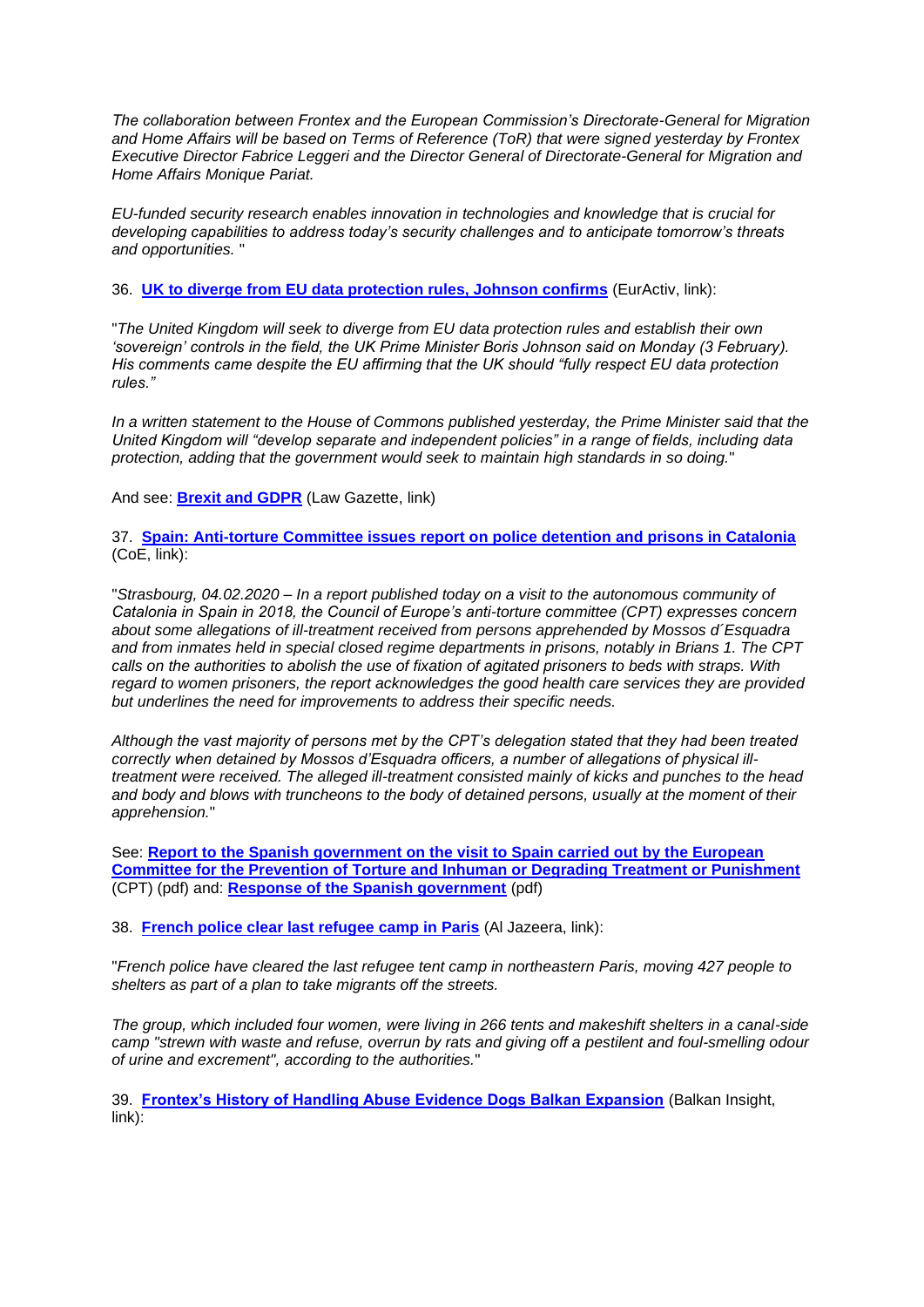"*Internal documents reviewed by BIRN show that the head of Frontex rejected a recommendation in 2016 from the agency's own compliance watchdog to suspend operations on the Hungarian-Serbian border amid concerns of complicity in rights violations by Hungarian officers.*

*Among the reported acts of brutality: the use of batons, teargas and pepper spray on asylum seekers — including children — and violent "pushbacks" of refugees and migrants into northern Serbia.*

*Meanwhile, as Frontex expands its footprint into non-EU countries in Southeast Europe, critics say agreements between the agency and Western Balkan governments will allow Frontex staff to operate with a worrying level of impunity for any wrongdoing.*"

40. **[Italy's Failed Migration Fix Has Led to Chaos in Libya](https://foreignpolicy.com/2020/01/29/italy-failed-migration-fix-capitano-ultimo-gentiloni-mogherini-chaos-libya/)** (Foreign Policy, link):

"*ROME—Over three days in May 2017, the Italian secret service—masquerading as a humanitarian nongovernmental organization—summoned to Rome two dozen delegates from the southern edge of the Sahara desert. The pretext was to promote a peace deal for their war-torn region; the real goal was to bring them on board with an Italian plan to curb migration.*

*The details of the meetings, published here for the first time, expose the pitfalls of a foreign policy that*  conflates peace and development with migration control. This was just one piece of a wider set of *European initiatives with similar features, now widely regarded as a failure by analysts and policymakers. In Libya, they contributed to igniting a humanitarian catastrophe.*"

41. **[European complicity in CIA torture in 'black sites'](https://www.amnesty.org/en/latest/news/2020/02/european-complicity-in-cia-torture-in-black-sites/)** (Amnesty, link):

*"James Mitchell looked almost wistful as he described the various ways he had tortured some of the men sitting across from him. In front of a packed courtroom at the Guantánamo detention facility, Mitchell recalled waterboarding 9/11 defendant Khalid Sheikh Mohammed dozens of times, and "walling" detainees by slamming them repeatedly into a wall. He described subjecting detainees to days of standing sleep deprivation, slapping, screaming and cursing at them; and threatening to slit the throat of one defendant's son.*

*This gruesome testimony was part of the evidence given by Mitchell at pre-trial hearings for five men due to go on trial in over the 9/11 attacks... They argue that the FBI cooperated in CIA interrogations and any statements to its agents are tainted by torture. (...)*

*Amnesty has repeatedly said that detainees at Guantánamo should be given fair trials in US federal courts or released – Guantánamo's military tribunals do not meet international fair trial standards.*

*But this renewed spotlight on Guantánamo is also an opportunity to hold to account the US's European friends which hosted key black sites, helped to "disappear" detainees, and facilitated torture and ill-treatment. The fact that they watch the proceedings at Guantánamo from afar – unscathed and unaccountable – is also an outrage."*

*42.* ECHR: **[Requirement to collect data to identify users of pre-paid SIM cards did not violate](http://www.statewatch.org/news/2020/feb/echr-breyer-v-germany-sim-card-privacy-pr-30-1-20.pdf)  [the right to privacy](http://www.statewatch.org/news/2020/feb/echr-breyer-v-germany-sim-card-privacy-pr-30-1-20.pdf)** (pdf):

"*In today's Chamber judgment in the case of Breyer v. Germany (application no. 50001/12) the European Court of Human Rights held, by six votes to one, that there had been: no violation of Article 8 (right to respect for private and family life) of the European Convention on Human Rights.*

*The case concerned the storage of pre-paid SIM card users' data by telecommunications companies.*

*The Court found in particular that collecting the applicants' names and addresses as users of pre-paid SIM cards had amounted to a limited interference with their rights. The law in question had additional safeguards while people could also turn to independent data supervision bodies to review authorities' data requests and seek legal redress if necessary.*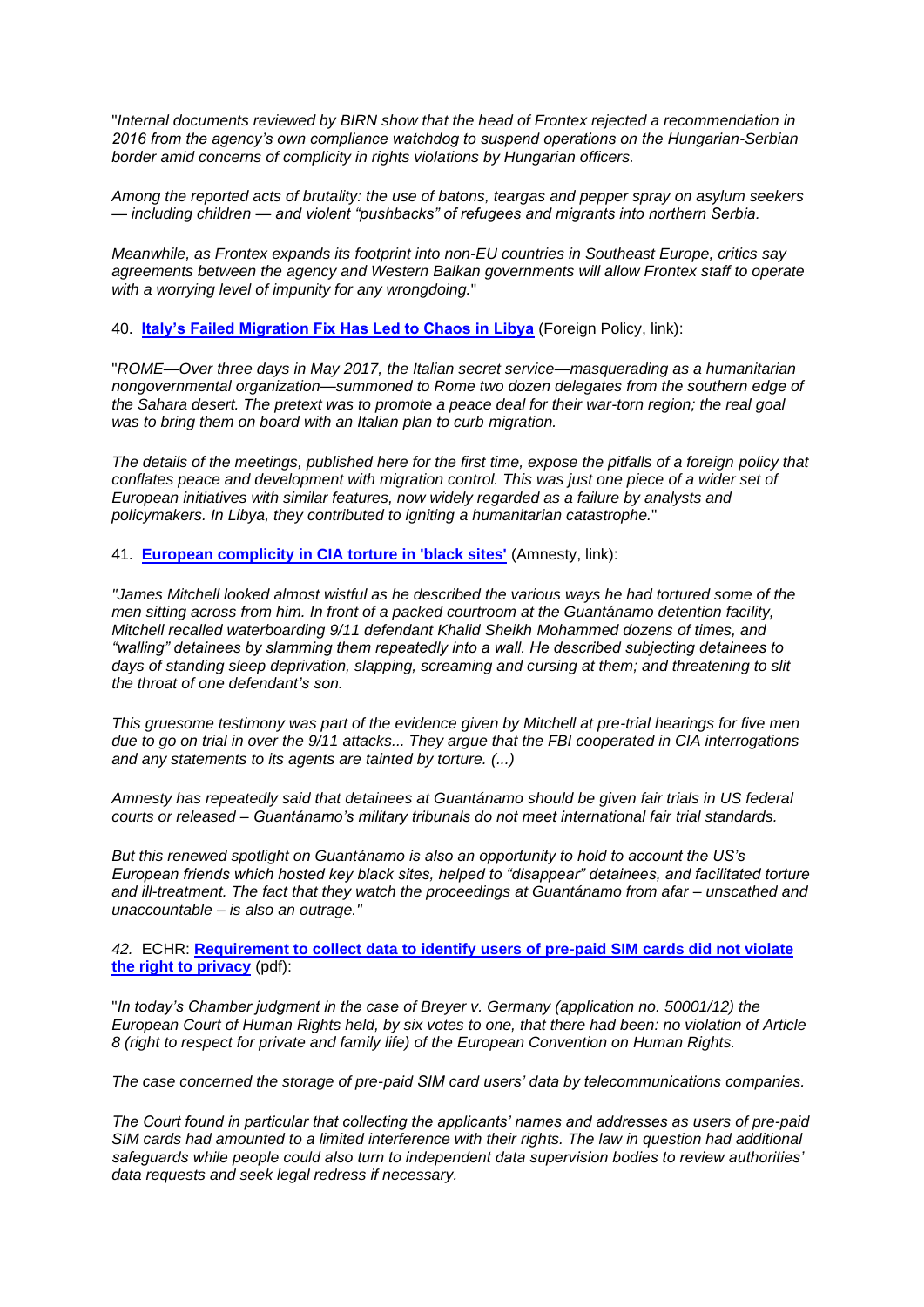*Germany had not overstepped the limits of its discretion ("margin of appreciation") in applying the law concerned and there had been no violation of the applicants' rights by the collection of the data.*"

Judgment: **[Breyer v Germany](http://www.statewatch.org/news/2020/feb/echr-breyer-v-germany-sim-card-privacy-judgment-30-1-20.pdf)** (application no. 50001/12, pdf)

43. **[German authorities improve face recognition](https://digit.site36.net/2020/01/31/german-authorities-improve-face-recognition/)** (Matthias Monroy, link):

"*Last week, the German Federal Minister of the Interior Horst Seehofer surprisingly moved away from plans to expand facial recognition in public spaces. He had demanded that the use of so-called intelligent video surveillance be anchored in the Federal Police Law. In the current draft of the new*  law, the topic is now excluded. However, it is questionable whether this really means a renunciation of *the technology. The Ministry is of the opinion that § 27 of the Federal Police Act allows the automatic evaluation of camera images anyway. It states that the Federal Police may "use automatic image recording and image capturing devices". Actually, this meant automatic continuous operation and remote control of video cameras. In the legal literature, it is therefore disputed whether the analysis of images using algorithms or artificial intelligence is covered by this.*"

44. **[Greece: Nationality-based Detention in the Moria Refugee Camp](https://www.ecre.org/greece-nationality-based-detention-in-the-moria-refugee-camp/)** (ECRE, link):

"*The NGO HIAS recently published a policy brief entitled 'Locked Up Without Rights' concerning the legal framework regulating the detention of asylum seekers in Greece and the use of automatic detention of single males based on their nationality.*

*The policy of automatic detention identifies single men arriving from "low profile" countries to be detained in pre-removal detention centres in the Moria camp on the Greek island of Lesvos. It is thus used to provide for the speedy return of third country nationals who are identified as having arrived from "safe" countries. HIAS notes that the procedure lacks sufficient legal reasoning and fails to consider the potential vulnerability of those seeking international protection. Moreover, detained individuals are not informed of the reasons for their detention and do not have access to legal assistance.*"

#### 45. **[Shots Fired, Arrests and Violent Push Back Reported at the Serbian Hungarian Border](https://www.ecre.org/shots-fired-arrests-and-violent-push-back-reported-at-the-serbian-hungarian-border/)** (ECRE, link):

"*Warning shots were fired by a border guard on January 28 when a group of 60 people tried to enter Hungary from Serbia through the Röszke crossing. Witnesses reported violence by the Hungarian police during push back operations and Serbian police states that they made 37 arrests of people trying to "cross the frontier illegally".*

*Hungarian Police reports on the incident at the Röszke crossing that three warning shots were fired by a border guard into the air causing no casualties "after which most of the group ran back into Serbia, while police reinforcements arrived". Four men who ran 65 meters into the Hungarian border zone were arrested after police had sealed of the area.*"

See also: **[The migrants are coming, the migrants are coming!](http://hungarianspectrum.org/2020/01/29/the-migrants-are-coming-the-migrants-are-coming/)** (Hungarian Spectrum, link)

46. EU: **[European Commission 2020 Work Programme: An ambitious roadmap for a Union that](https://ec.europa.eu/commission/presscorner/detail/en/IP_20_124)  [strives for more](https://ec.europa.eu/commission/presscorner/detail/en/IP_20_124)** (press release, link):

*"Today the European Commission adopted its 2020 Work Programme. It sets out the actions the Commission will take in 2020 to turn the Political Guidelines of President von der Leyen into tangible benefits for European citizens, businesses and society. The driving force behind this first Work Programme is to successfully grasp the opportunities that the twin ecological and digital transitions will bring."*

See: **[Annex I: New initiatives](http://www.statewatch.org/news/2020/feb/eu-com-work-programme-2020-annex-1-new-initiatives.pdf)** (pdf)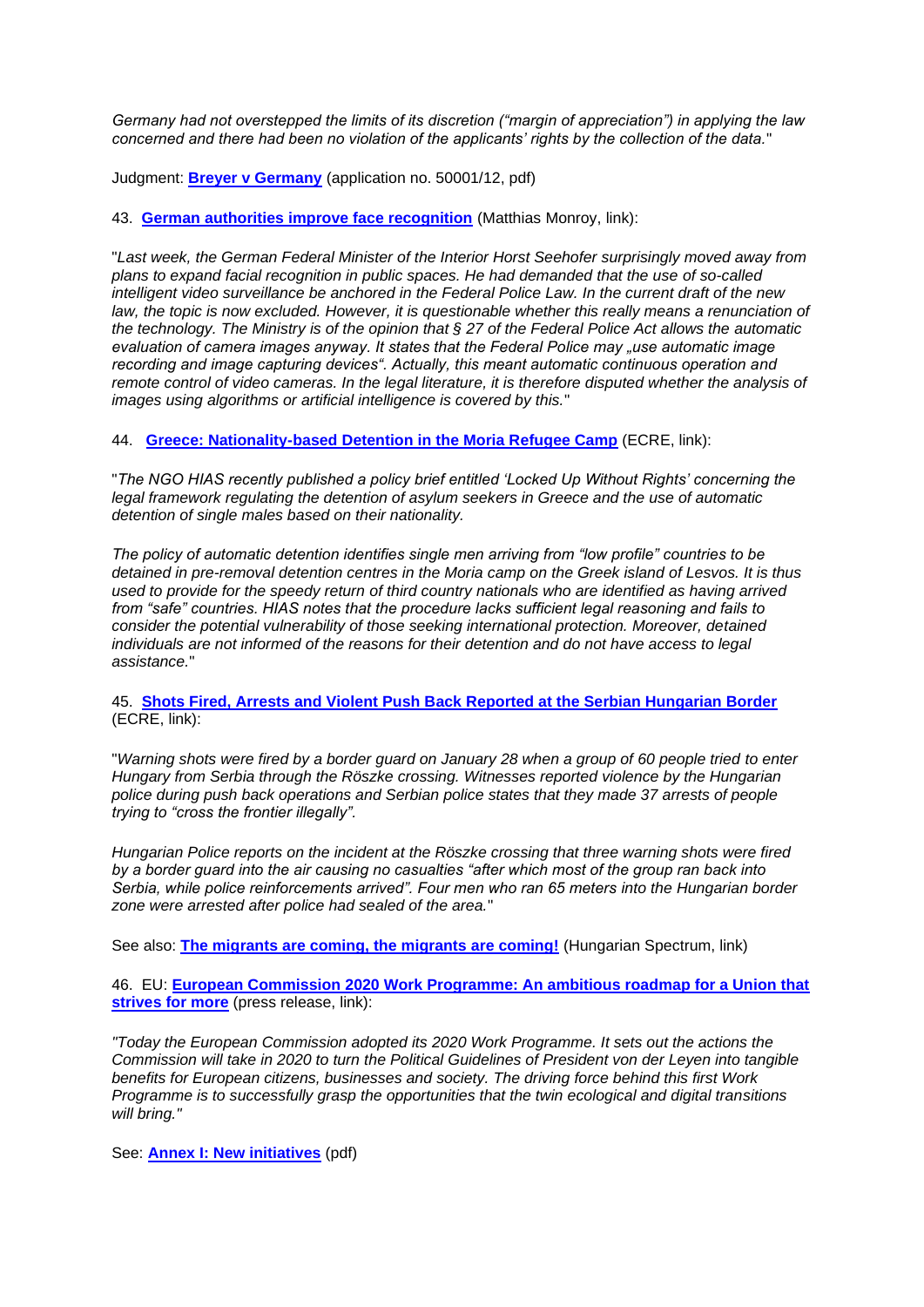47. NORTHERN IRELAND: **[Rights watchdog will be 'unable to fulfil duties' if funding cuts](https://www.irishlegal.com/article/rights-watchdog-will-be-unable-to-fulfil-duties-if-funding-cuts-continue)  [continue](https://www.irishlegal.com/article/rights-watchdog-will-be-unable-to-fulfil-duties-if-funding-cuts-continue)** (Irish Legal News, link):

"*The Northern Ireland Human Rights Commission (NIHRC) will be "unable to fulfil its duties" if funding cuts continue, its chief commissioner has warned.*

*The rights watchdog is funded by the UK government through the Northern Ireland Office (NIO), but has seen its budget slashed by nearly 50 per cent in a decade.*

*Chief commissioner Les Allamby and chief executive Dr David Russell met yesterday with newlyelected Finance Minister Conor Murphy, who has pressed the NIO to address the issue.*"

48. **[NGO rescue boats do not receive Frontex alerts](https://euobserver.com/migration/147331)** (EUobserver, link):

*"The NGO rescue boat Sea-Watch says it does not receive any alerts of maritime distress from the EU's border agency Frontex, whenever the agency spots people in trouble in the Mediterranean.*

*"Frontex would not alert civil rescue ships like Sea-Watch of any distress cases they find, as they know we would then take people to a safe port in Europe," a spokesperson from the charity told EUobserver, in an email."*

49. **[EU aid increasingly taken hostage by migration politics](https://www.oxfam.org/en/press-releases/eu-aid-increasingly-taken-hostage-migration-politics)** (Oxfam, link):

"*EU development aid is increasingly being spent to close borders, stifle migration and push for returns of migrants to Africa, reveals new research published by Oxfam today. This approach is hurting the EU's diplomatic standing and diverting aid from its true purpose of helping those in need, sometimes even worsening the situation of the people it should support.*

*The report, '[EU Trust Fund for Africa: Trapped between aid policy and migration politics](http://policy-practice.oxfam.org.uk/publications/the-eu-trust-fund-for-africa-trapped-between-aid-policy-and-migration-politics-620936)', shows how development funds under the EU Trust Fund for Africa (EUTF) are increasingly tied to the domestic policy priorities of EU member states to curb migration, with over a billion euros allocated for this purpose. In contrast, just €56m is allocated to fund regular migration schemes, representing less than 1.5% of the total worth of the EUTF for Africa.*"

50. **[Brexit and its consequences for cooperation in criminal matters](https://europeanlawblog.eu/2020/02/03/brexit-and-its-consequences-for-cooperation-in-criminal-matters/)** (European Law Blog, link):

"*On January 31st, 2020, the United Kingdom withdrew from the European Union, and their mutual relationship entered in a phase of transition. After 47 years of membership, the withdrawal led to a series of changes in various policy areas, in which the UK, as an EU Member State, cooperated with its counterparts. This notably concerns police and judicial cooperation in criminal matters, and the consequences of Brexit in this particular field will be our focus.*"

51. **[Spain Continued to Fail in Human Rights Protection in 2019](https://www.liberties.eu/en/news/ris-annual-report-human-rights-spain/18530)** (Liberties, link):

"*Rights International Spain has released its annual report on human rights, with the reports and resolutions by international bodies about the human rights and civil liberties situation in the country.*

*Once again, the Spanish authorities have missed the opportunity to protect civil liberties and human rights in line with international standards.*"

52. NIGER: **[The European chase for Saharan smugglers](https://privacyinternational.org/long-read/3347/european-chase-saharan-smugglers)** (Privacy International, link):

"*The wars on terror and migration have seen international funders sponsoring numerous border control missions across the Sahel region of Africa. Many of these rely on funds supposed to be reserved for development aid and lack vital transparency safeguards. After Europes's shady funds to border forces in the Sahel area and Niger's new biometric voting system, freelance journalist Giacomo*